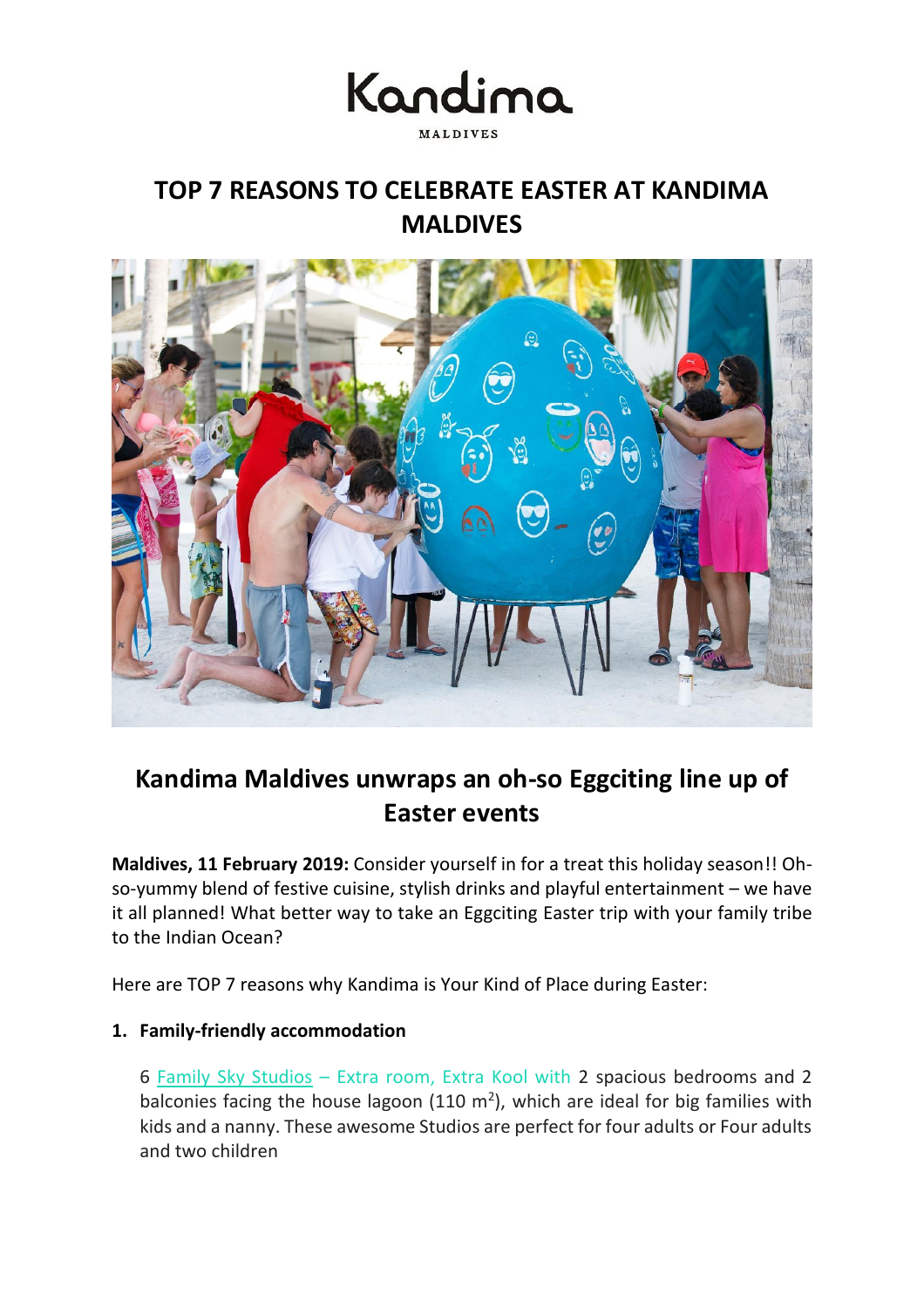

### **2. Free meals & accommodation for children below twelve**

Now you don't have to spend fortune on bringing the whole tribe along. It's a definitely a family affair! So, pack your bags, grab your kids and head on over to #YourKindOfPlace!

## **3. Kandiland**

This Kids' Club is not only the largest in the country, it is the most fun place ever! This Easter we are spicing up the kids' activities with extra awesomeness including Easter Basket and Bunny Making, Egg Piniata, Mini Picasso Art Classes, Face Painting, Bunny Hair Braiding and Face Painting, Egg Hunting, Disco Night, Bonfire Night and many more.

## **4. KULA art festival with beach games**

Kandima'sfamous Kula Art Festival is back this Easter. Itis the first of its kind annual event to be ever hosted in any resort in Maldives on such a large scale. The event will turn the entire Kandima Maldives into the trendiest, most happening art centre in the Indian Ocean. Twenty creative artists will be showcasing their masterpieces and live art demos; hosting painting classes, beach games, food stalls and KULA Colour Run - an epic trail through clouds of colour on one of the longest stretches of beach in the country. How Kool is that?!

#### **5. Easter chocolate challenge**

Kandima's Culinary Krew has invited some of the pastry professionals to show off their culinary skills. Split to three teams, the master chefs will compete against each other to create a giant chocolate bonbon sculpture, which will be proudly displayed at Deli food boutique. Now who doesn't like a little bit of competition and chocolate?

#### **6. Gigantic inflatable Easter Bunny on the beach**

This April Kandima will break the record for installing the highest inflatable toy in Maldives! The inflatable Easter Bunny sculpture will be erected on the Breeze beach and will offer great photoshoot opportunities for everybody on the island.

# **7. Oh-so Delicious Easter Breakfast & Dinner**